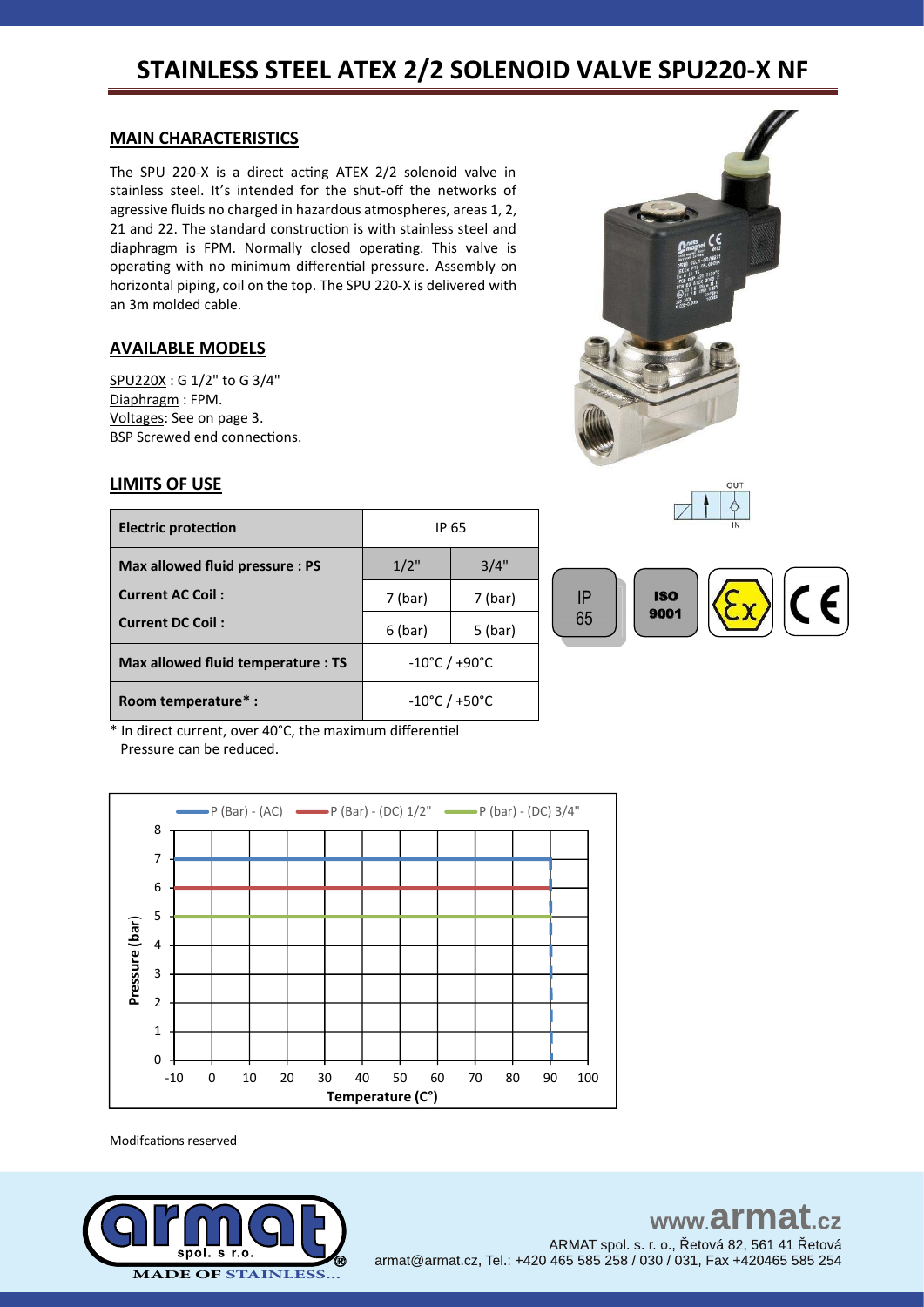## **REGULATIONS AND STANDARD OF CONSTRUCTION**

| <b>Item</b>                           | <b>Standard</b>                     | <b>Item</b>               | <b>Standard</b>     |
|---------------------------------------|-------------------------------------|---------------------------|---------------------|
| Pressure Equipment Directive<br>97/23 | $1/2$ " to $3/4$ ": A3 § 3 excluded | Stainless steel materials | EN 1503-1           |
| Low voltage directive 73/23           | category I                          | <b>BSP Thread</b>         | <b>ISO 228</b>      |
| Directive ATEX                        | Category II                         | Size                      | EN 12516-1          |
| Coil: II 2G/D EEx m II T4             | PTB 03 ATEX 2086 X                  | Body: II 2G/D EEx c II T4 | SIRA 09 ATEX 6180 X |

## **DIMENSIONS (mm) AND WEIGHT (kg)**

| <b>DN</b> | A    |     |    | Weight (Kg) |
|-----------|------|-----|----|-------------|
| G 1/2"    | 66,5 | 101 | 48 | 1,04        |
| G 3/4"    |      | 89  | 48 | ∸,∠         |



### **HYDRAULICS CHARACTERISTICS**

| <b>DN</b> | Port (R)<br>(mm) | Kv<br>$(m^3/h)$ | Max Diff. AC.<br>Pressure (bar) | Max Diff. DC.<br>Pressure (bar) | <b>Operating time (s)</b> |  |
|-----------|------------------|-----------------|---------------------------------|---------------------------------|---------------------------|--|
| G $1/2"$  | 13               | 3,2             |                                 |                                 | 20-60 ms                  |  |
| G 3/4"    | 20               | 6,9             |                                 |                                 |                           |  |

Modifcations reserved

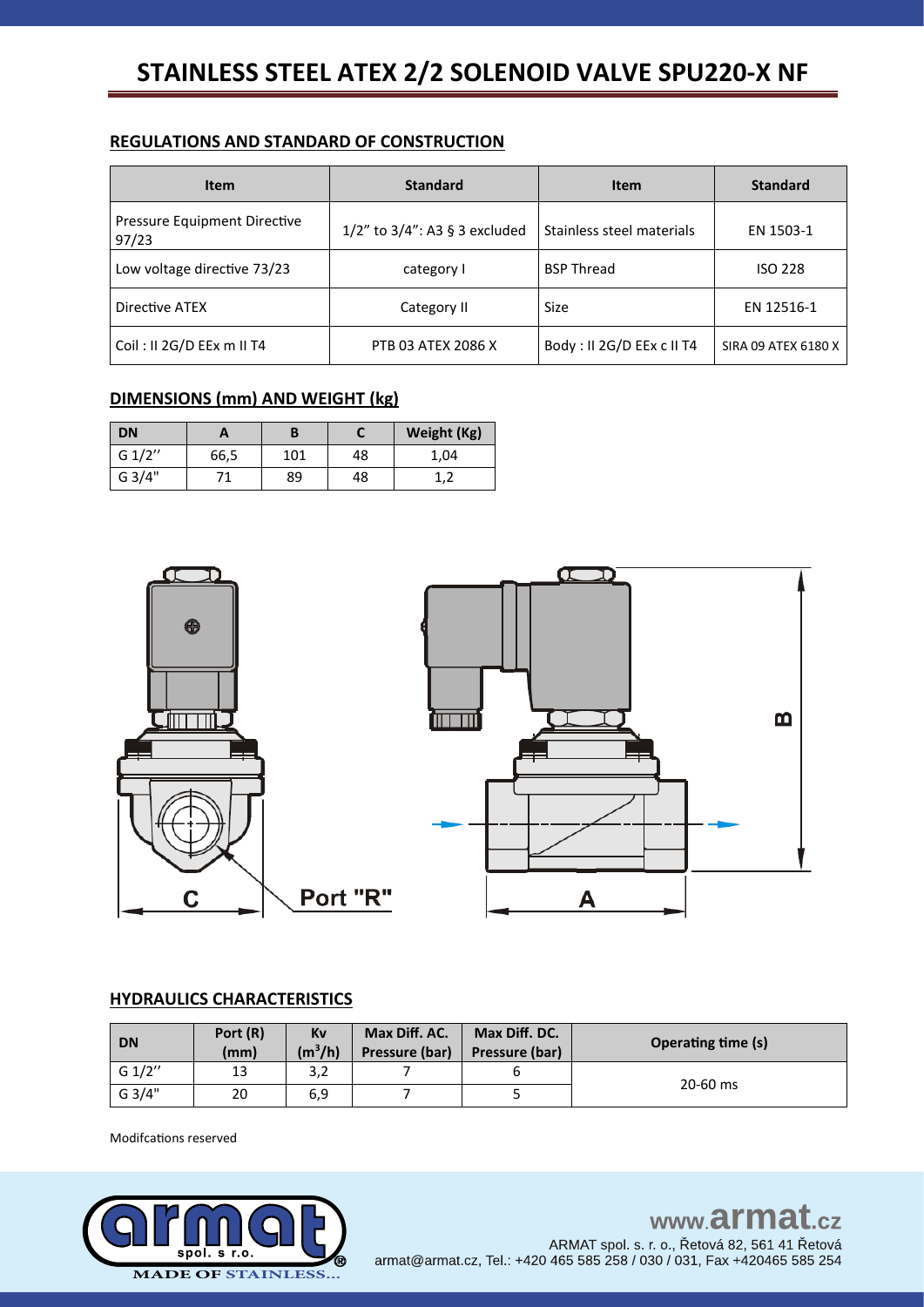### **ELECTRIC CHARACTERISTICS**

Coil classified F. Duty 100%. Connecting by thread

| Coil<br><b>ATEX</b> | <b>Current</b> |    | Available voltages (V) |       | <b>Frequency</b> | <b>Power consumption</b> |
|---------------------|----------------|----|------------------------|-------|------------------|--------------------------|
|                     | AC Coil        | 24 | 230                    | 50 Hz | 60 Hz            | 18,1 VA                  |
|                     | DC Coil        | 24 |                        |       |                  | 15 W                     |

### **CONSTRUCTION**

| $N^{\circ}$  | <b>Item</b> | <b>Material</b>        |
|--------------|-------------|------------------------|
| $\mathbf{1}$ | Body        | Stainless steel 1.4408 |
| $\mathbf{2}$ | Gasket      | <b>PTFF</b>            |
| 3            | Diaphragm   | FPM                    |
| 4            | Plunger     | Stainless steel 1.4301 |
| 5.           | Spring      | Stainless steel        |
| 6            | Cover       | Stainless steel 1.4408 |
| 7            | Tube guide  | Stainless steel 1.4301 |
| 8            | Screw       | Stainless steel 1.4301 |
| 9            | Coil ATEX   | PBT +30 % GF           |
| 10           | Washer      | Zincated steel         |
| 11           | Nut         | Zincated steel         |



Modifcations reserved



www.armat.cz ARMAT spol. s. r. o., Řetová 82, 561 41 Řetová armat@armat.cz, Tel.: +420 465 585 258 / 030 / 031, Fax +420465 585 254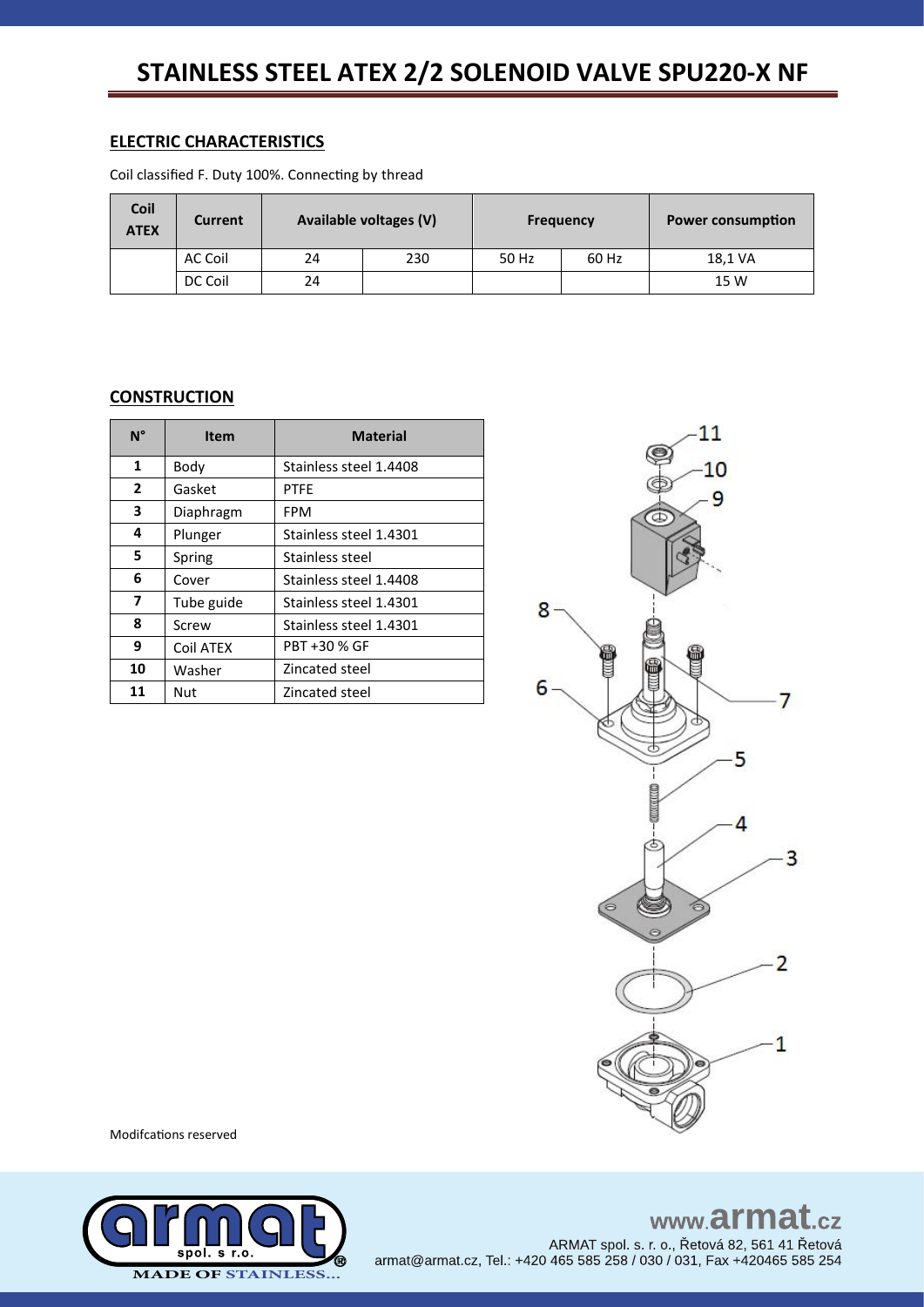#### **SPECIAL INSTRUCTIONS OF MOUNTING AND MAINTENANCE IN HAZARDOUS EXPLOSIVE ATMOSPHERE**

- 1 It is recommended to install the solenoid valve at his reception. If this equipment must be stored, it has to be made in a dry place and protected from the bad weather.
- 2 The installation of the solenoid valve can be realized only by an authorized person to work in explosive area.
- 3 Wear protection equipments necessary for this type of intervention : Glasses and gloves.
- 4 The installation of the solenoid valve is not recommended in wet environment.
- 5 Verify the compatibility of the solenoid valve with the category of the potentially explosive zone and with his surface's temperature.
- 6 Verify the voltage and the frequency of the electric current of supply. The coil must be switched off if it is not installed on the body of the solenoid valve.
- 7 Before any operation, Depressurize the piping and wait for its cooling at room temperature.
- 8 The preliminary cleaning of the pipings and the tank is compulsory and must be realized with the great care.
- 9 The installation of a strainer of protection upstream to the solenoid valve is strongly recommended.
- 10 Respect the sense of flow indicated by the arrow marked on the body.
- 11 The power cable must be linked with a box on screw outside of the explosive atmosphere or in ATEX approved Box. Plan a protection's fuse of the feeding system of the solenoid valve.



Modifcations reserved



www.armat ARMAT spol. s. r. o., Řetová 82, 561 41 Řetová armat@armat.cz, Tel.: +420 465 585 258 / 030 / 031, Fax +420465 585 254